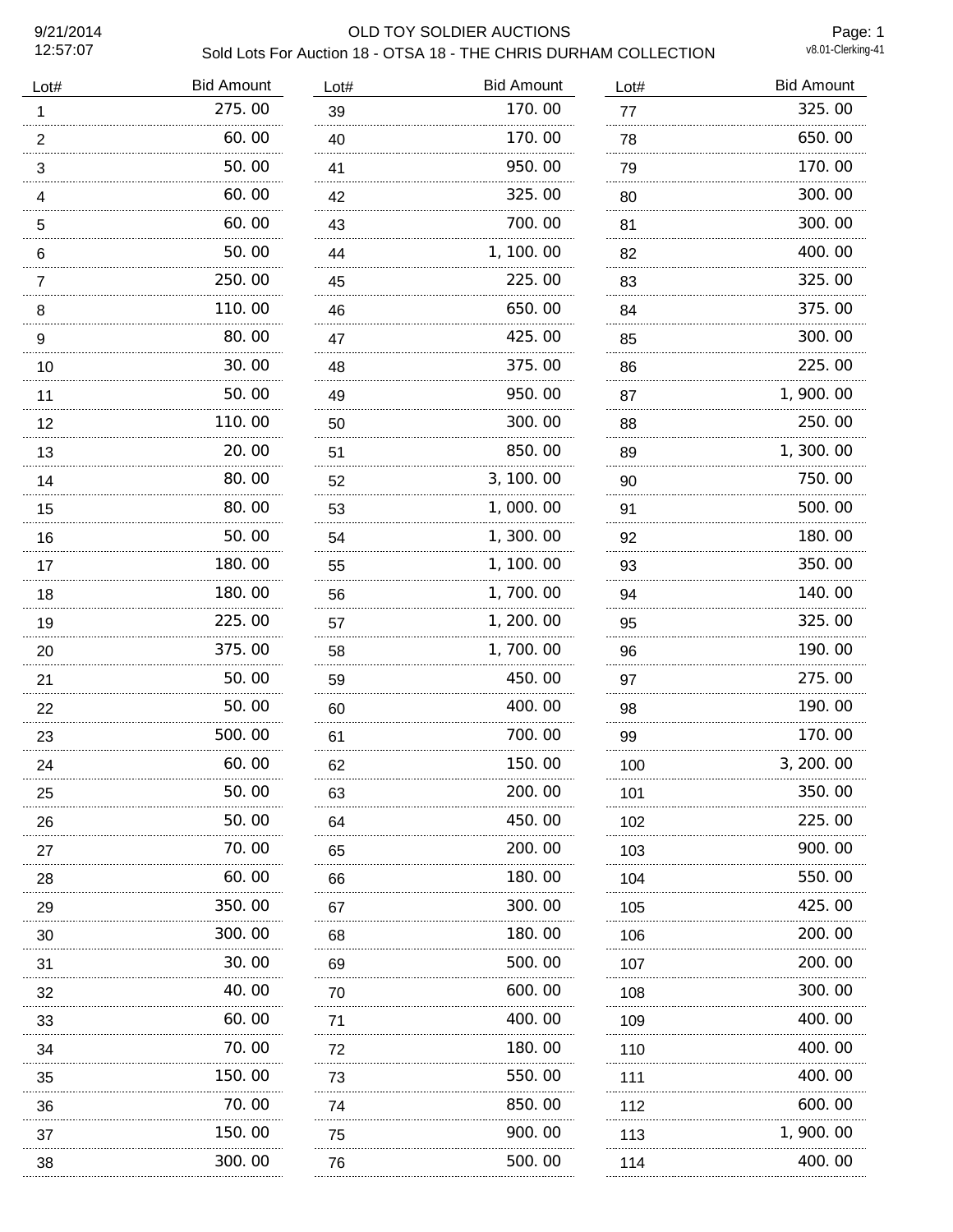12:57:07

## 9/21/2014 OLD TOY SOLDIER AUCTIONS Sold Lots For Auction 18 - OTSA 18 - THE CHRIS DURHAM COLLECTION

Page: 2<br>v8.01-Clerking-41

| Lot# | <b>Bid Amount</b> | Lot#     | <b>Bid Amount</b> | Lot# | <b>Bid Amount</b> |
|------|-------------------|----------|-------------------|------|-------------------|
| 115  | 750.00            | 153      | 50.00             | 191  | 275.00            |
| 116  | 325.00            | 154      | 150.00            | 192  | 200.00            |
| 117  | 950.00            | 155      | 160.00            | 193  | 750.00            |
| 118  | 325.00            | 156      | 200.00            | 194  | 170.00            |
| 119  | 2, 300.00         | 157      | 35.00             | 195  | 110.00            |
| 120  | 350.00            | 158      | 50.00             | 196  | 130.00            |
| 121  | 375.00            | 159      | 45.00             | 197  | 400.00            |
| 122  | 700.00            | 160      | 150.00            | 198  | 750.00            |
| 123  | 3, 100.00         | 161      | 140.00            | 199  | 375.00            |
| 124  | 225.00            | 162      | 325.00            | 200  | 350.00            |
| 125  | 700.00            | 163      | 250.00            | 201  | 450.00            |
| 126  | 950.00            | 164      | 80.00             | 202  | 300.00            |
| 127  | 800.00            | 165      | 100.00            | 203  | 225.00            |
| 128  | 2,000.00          | 166      | 400.00            | 204  | 950.00            |
| 129  | 2, 400.00         | 167      | 140.00            | 205  | 275.00            |
| 130  | 1, 100.00         | 168      | 1,000.00          | 206  | 450.00            |
| 131  | 2, 100.00         | 169      | 150.00            | 207  | 225.00            |
| 132  | 400.00            | 170      | 600.00            | 208  | 325.00            |
| 133  | 375.00            | 171      | 160.00            | 209  | 250.00            |
| 134  | 400.00            | 172<br>. | 110.00            | 210  | 600.00            |
| 135  | 600.00            | 173      | 300.00            | 211  | 250.00            |
| 136  | 250.00            | 174      | 350.00            | 212  | 700.00            |
| 137  | 250.00            | 175      | 275.00            | 213  | 500.00            |
| 138  | 40.00             | 176      | 375.00            | 214  | 325.00            |
| 139  | 150.00            | 177      | 90.00             | 215  | 800.00            |
| 140  | 45.00             | 178      | 30.00             | 216  | 325.00            |
| 141  | 25,00             | 179      | 400.00            | 217  | 275.00            |
| 142  | 120. 00           | 180      | 150.00            | 218  | 250.00            |
| 143  | 80.00             | 181      | 100.00            | 219  | 250.00            |
| 144  | .<br>10.00        | 182      | 600.00            | 220  | 350.00            |
| 145  | 10.00             | 183      | 700.00            | 221  | 130.00            |
| 146  | 450.00            | 184      | 550.00            | 222  | 550.00            |
| 147  | 160.00            | 185      | 160.00            | 223  | 750.00            |
| 148  | 70. 00            | 186      | 130.00            | 224  | 750.00            |
| 149  | 200.00            | 187      | 110.00            | 225  | 1, 200. 00        |
| 150  | 80.00             | 188      | 225.00            | 226  | 1,500.00          |
| 151  | 70.00             | 189      | 325.00            | 227  | 1, 100. 00        |
| 152  | 60. 00            | 190      | 500.00            | 228  | 750.00            |
| .    |                   |          |                   |      |                   |